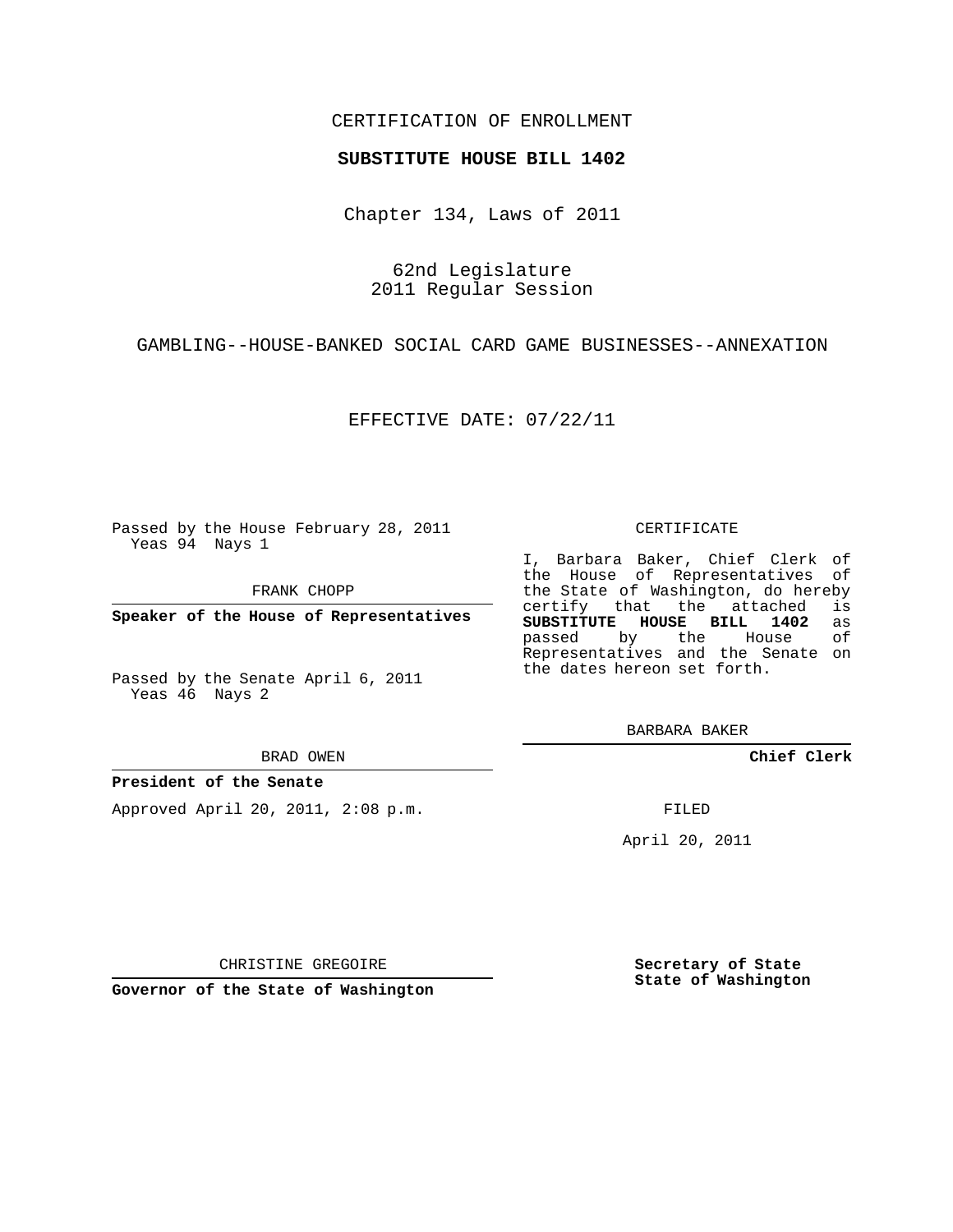# **SUBSTITUTE HOUSE BILL 1402** \_\_\_\_\_\_\_\_\_\_\_\_\_\_\_\_\_\_\_\_\_\_\_\_\_\_\_\_\_\_\_\_\_\_\_\_\_\_\_\_\_\_\_\_\_

\_\_\_\_\_\_\_\_\_\_\_\_\_\_\_\_\_\_\_\_\_\_\_\_\_\_\_\_\_\_\_\_\_\_\_\_\_\_\_\_\_\_\_\_\_

Passed Legislature - 2011 Regular Session

**State of Washington 62nd Legislature 2011 Regular Session**

**By** House State Government & Tribal Affairs (originally sponsored by Representatives Upthegrove and Orwall)

READ FIRST TIME 02/17/11.

 AN ACT Relating to social card games in an area annexed by a city or town that allowed a house-banked social card game business to continue operating under RCW 9.46.295; and amending RCW 9.46.295.

BE IT ENACTED BY THE LEGISLATURE OF THE STATE OF WASHINGTON:

 **Sec. 1.** RCW 9.46.295 and 2009 c 550 s 2 are each amended to read as follows:

 (1) Any license to engage in any of the gambling activities authorized by this chapter as now exists or as hereafter amended, and issued under the authority thereof shall be legal authority to engage in the gambling activities for which issued throughout the incorporated and unincorporated area of any county, except that a city located therein with respect to that city, or a county with respect to all areas within that county except for such cities, may absolutely prohibit, but may not change the scope of license, any or all of the gambling activities for which the license was issued.

 $(2)(a)$  A city or town with a prohibition on house-banked social card game licenses that annexes an area that is within a city, town, or county that permits house-banked social card games may allow a house-banked social card game business that was licensed by the commission as